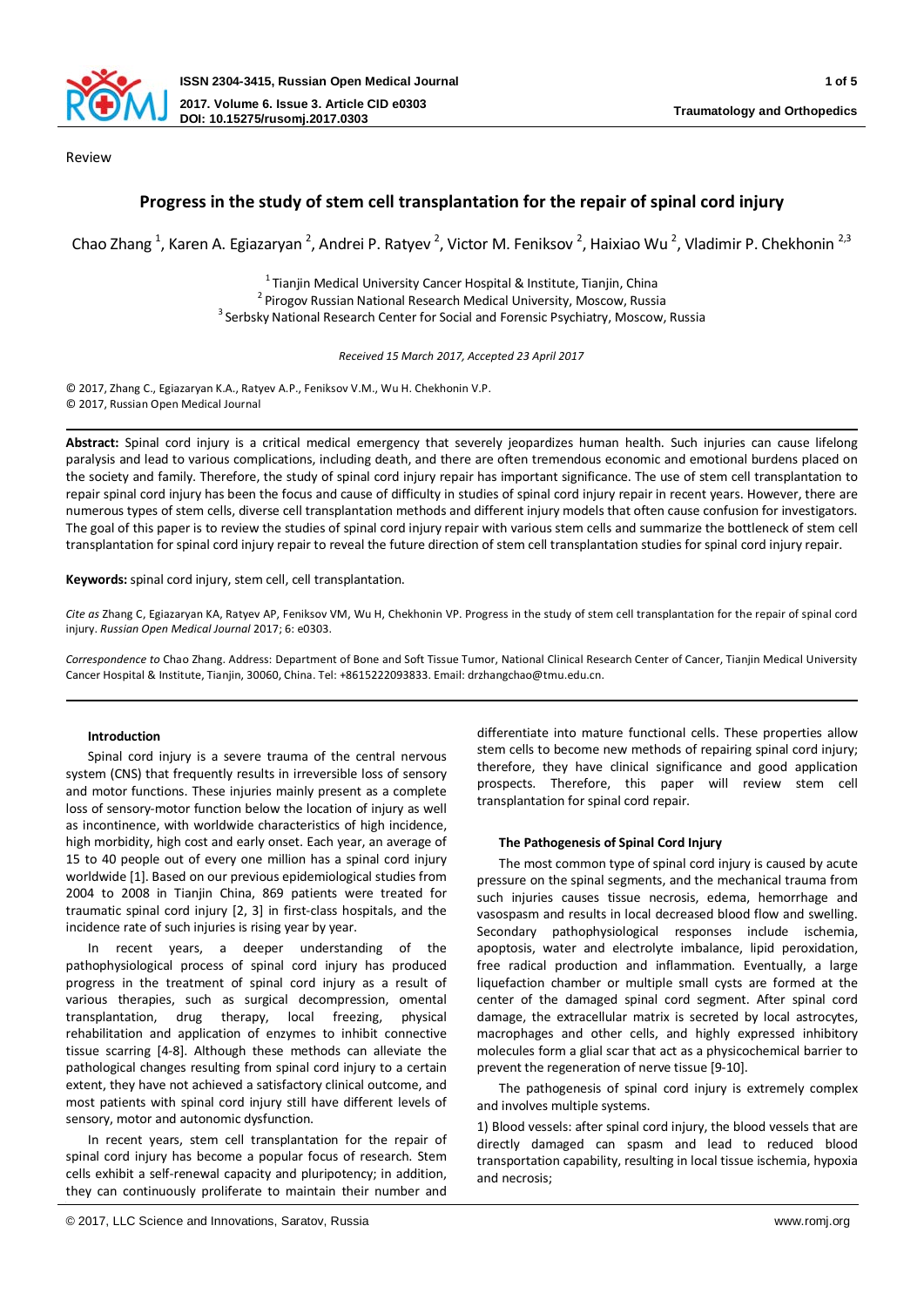

2) catecholamine accumulation: after spinal cord injury, a large amount of neurotransmitters, such as histamine and catecholamine, are accumulated in tissues, and these neurotransmitters act on the vascular smooth muscle receptors in the spinal cord, which leads to vascular spasms and tissue ischemia, hypoxia and necrosis;

3) calcium accumulation in spinal cord nerve cells: after spinal cord injury, edema causes reduced blood transportation capability in tissues and leads to even greater edema, and this cycle results in nerve cell necrosis;

4) free radicals: the spinal cord nerve cell membrane is enriched in unsaturated fatty acids that are vulnerable to attack by free radicals, and after spinal cord injury, the resistance to free radicals is significantly reduced. The attack of free radicals causes lipid peroxidation and results in tissue damage [11-13].

Regarding the pathophysiological mechanisms of spinal cord injury, the local microenvironment changes are an important factor that leads to failures in regenerating the nervous system. The local microenvironment changes after spinal cord injury include the following: 1) nerve cell death and spinal cord barrier breakdown, which causes an imbalance of spinal cord internal environments; 2) expression of multiple inhibitory factors on the surface of the cells after injury; 3) appearance of local cytotoxic substances that cause ischemia-reperfusion injury; 4) dramatic proliferation of reactive glial cells, formation of glial scars and regeneration inhibitory molecules that prevent axonal regeneration and crossing of the damaged zone [14-17].

## **Stem Cell Transplantation for Spinal Cord Injury**

Stem cells are self-renewing and non-specific pluripotent. Their ability to differentiate and renew occurs through the growth of tissues and organs. Under certain conditions, stem cells can differentiate into cells that have different morphologies and functions; furthermore, they can be divided into three categories: totipotent stem cells, which are derived from the inner cell mass of the embryo or embryonic germ cells of early embryonic primordial germ cells, such as embryonic stem cells, which can differentiate into all types of cells within the body; pluripotent stem cells, which can produce more than two types of differentiated cells; and multipotent stem cells, which can only differentiate into a single type of cell. The second and the third types of stem cells exist in adult tissue and are also called adult stem cells; they include neural stem cells, muscle stem cells, mesenchymal stem cells and epidermal stem cells.

The adult CNS has long been thought to have a limited ability to self-repair after injury because dead neurons cannot be replaced by new neurons that are self-generated by the CNS or by neighboring neurons. However, in recent years, a number of stem cell transplantation studies have determined that it is possible to repair damaged nervous system cells through stem cell transplantation. Currently, the stem cells that are available mainly include neural stem cells, bone marrow mesenchymal stem cells, umbilical cord blood stem cells, induced pluripotent stem cells and embryonic stem cells [18].

#### *Neural stem cells*

Neural stem cells (NSCs) are stem cells that can differentiate into neurons, astrocytes and oligodendrocytes, have self-renewal capabilities and can produce other types of cells other through

asymmetric division to provide large amounts of cells for brain tissue. The characteristics of NSCs can be summarized as follows: capable of generating nerve tissue in the nervous system; capable of self-renewal; capable of generating new cells through asymmetric cell division.

To date, investigators have reported that NSCs occur in most of the regions of the CNS in mammalian embryos, including the cerebral cortex, lateral ventricle, subependyma, hippocampus, striatum and other areas, and NSCs also occur in the cerebral cortex, dentate gyrus, subependyma, striatum, central canal of the spinal cord and olfactory bulb of adult animals. Decades ago, investigators were successful in transplanting human NSCs into spinal cord injury animal models and found that NSCs could survive and the motor functions of injured animals could be partially restored; therefore, the efficacy of neural stem cell transplantation to repair spinal cord injuries was confirmed. However, the massive death of transplanted NSCs is still a problem, and it is considered to be related to a series of proinflammatory cytokines that induce apoptosis, extensive demyelination and axonal destruction. Subsequently, scientists made extensive attempts to avoid such phenomena and improve the efficacy of transplantation. The most recent studies have shown that early inhibition of local tumor necrosis factor  $\alpha$  (TNF- $\alpha$ ) expression can enhance the survival of transplanted NSCs[19], thereby promoting the repair efficacy of cell transplantation. In addition, investigators have shown that during the transplantation of NSCs, a certain threshold number of neural stem/progenitor cells (NSPCs) should be grafted into the epicenter segment instead of to rostral and caudal sites to avoid damaging sites that are adjacent to the lesion during the injection procedure.

#### *Bone marrow mesenchymal stem cells*

Mesenchymal stem cells (MSCs) are pluripotent stem cells derived from the embryonic mesoderm during early embryo development, and their name is derived from their ability to differentiate into mesenchymal cells. MSCs are non-hematopoietic stem cells in the bone marrow of adult animals or humans, and they have the properties of pluripotent stem cells that can differentiate into a variety of cell types; in addi§tion, they can be converted to NSCs and differentiate into cells of the nervous system. MSCs can be obtained from many sources and are easily extracted, isolated, purified and propagated in vitro; moreover, self-transplantation is not subject to ethics controversies and rejection problems. Investigators have reported that after transplantation, MSCs migrate locally, and the nerve cells differentiated from MSCs can reactively secrete various neurotrophic factors and growth factors that have neuroprotective functions and promote local microvascular regeneration, nerve regeneration and reconstruction, resulting in the repair of the injured spinal cord. Investigators have also reported that local transplantation of MSCs can significantly improve the neurological functions of rats with spinal cord injuries. The most recent studies have shown that the mechanism of spinal cord injury repair by MSC transplantation is related to the transplanted cells significantly inhibiting the expression of TNFα, interleukin (IL)-4, IL-1β, IL-2, IL-6 and IL-12 and other inflammatory factors at the injury site and up-regulating the expression of macrophage inflammatory proteins (MIP)-1 $\alpha$  and the chemokine regulated upon activation, normal T-cell expressed and secreted (RANTES), which provides a good internal environment for nerve regeneration. In addition, to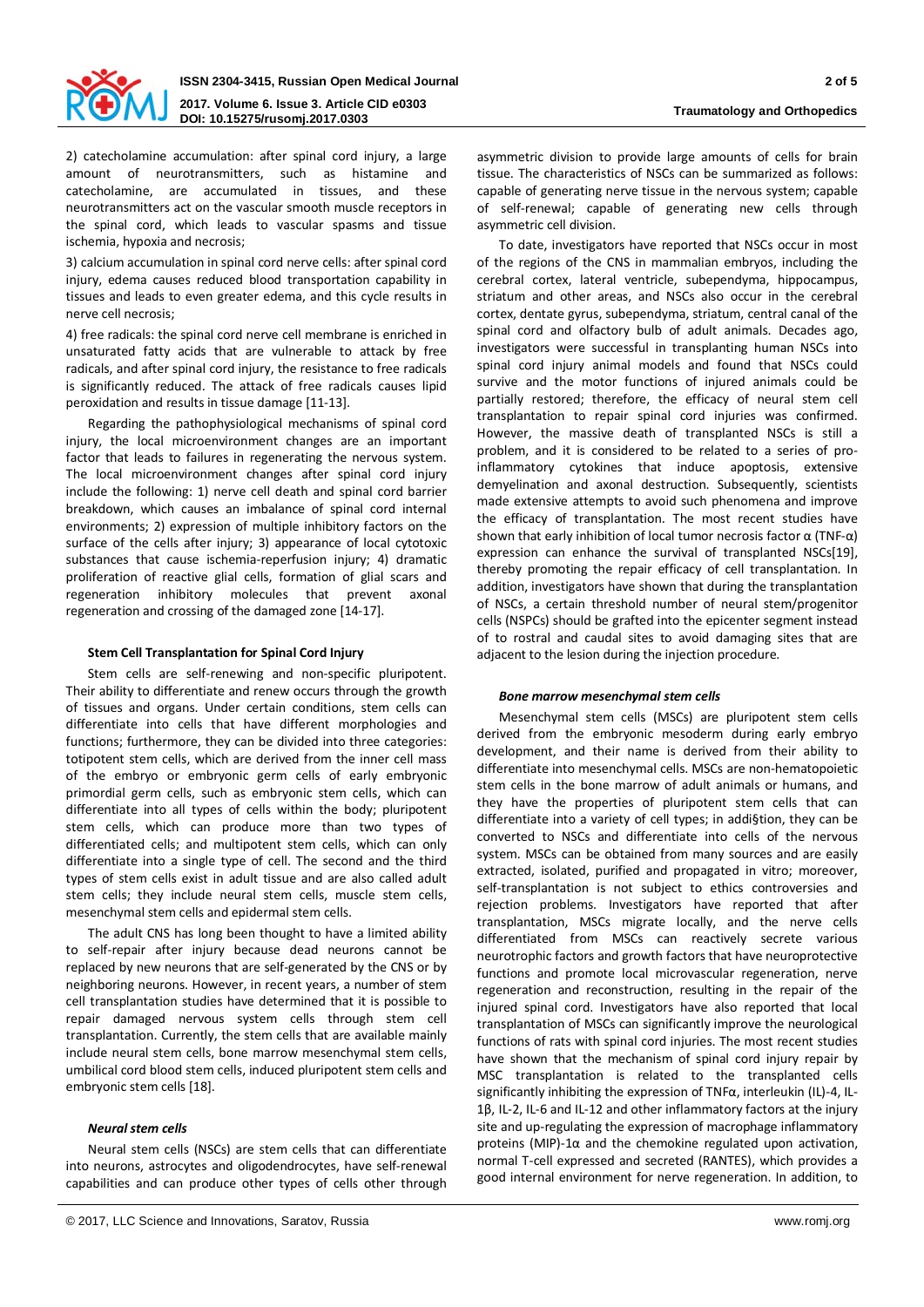

further improve the efficacy of MSC transplantation, Gransee et al. generated MSCs with a high expression of brain-derived neurotrophic factor (BDNF) through transfection and used them on rats with spinal cord injury, and the results showed that these enhanced MSCs had an improved efficacy compared with traditional MSCs [20].

## *Umbilical cord blood stem cells*

Umbilical cord blood stem cells (UCB-STs) include the early hematopoietic stem cells in human umbilical cord blood. UCB-STs are more primitive than adult bone marrow stem cells and have an increased ability to proliferate and differentiate. When cultured in vitro, UCB-STs are better than bone marrow stem cells in both proliferation ability and survival time, and sources of UCB-STs are broader. Under different experimental conditions, UCB-STs have the potential to differentiate into various mesodermal cells, including nerve cells. Barring ethical and other issues, UCB-STs are expected to become potential seed cells for stem cell transplantation repair therapy. Furthermore, UCB-STs have low immune function and stronger regenerative capability, and because they are immature, they have a lower rejection rate after transplantation.

It is reported that when cultured mononuclear cells isolated from human umbilical cord blood were transplanted into newborn rat brains, not only did the UCB-STs survive in the neonatal rat brain and differentiate into different glial cells and neurons, but they were also able to express specific marker of glial cells and neurons. Umbilical cord blood mesenchymal stem cells can differentiate into glial cells and neurons and secrete various neurotrophic factors that promote the regeneration of residual nerve cells and axons at the spinal cord stump to allow them to cross the glial scar area.

According to our previous studies, the mechanism behind the UCB-STs' ability to promoting axonal regeneration is dependent on two aspects: 1) UCB-ST transplantation can affect the injured local nerve cell signaling system, thereby inhibiting neuronal apoptosis and protecting nerve tissue; 2) transplanted UCB-STs can locally secrete neurotrophic factors, such as glial cell-derived neurotrophic factor and vascular endothelial growth factor, thereby promoting axonal regeneration. All of these factors play important roles in spinal cord injury repair. Recent studies have shown that in a rat spinal cord ischemia model, local injection of a certain concentration of UCB-STs can significantly improve rat motor function compared to that of the control group [21].

#### *Embryonic stem cells*

Embryonic stem cells (ESCs) are diploid cells derived from the inner cell mass of early mammalian embryos, and they have the ability to proliferate long-term without differentiation. Under certain conditions, ESCs can differentiate into tissues and cells from three mesoderms. Because the inner cell mass can develop into a complete individual, these cells are considered to have developmental totipotency. When the inner cell mass is cultured on culture plates and passaged for research, they are called ESCs. ESCs have multipotent differentiation capabilities, and they function mainly through repairing damaged axons to form an integral neural circuit. Currently, gene-transfected ESC transplantation is a focus of research, and there have been reports that cell adhesion factor 11 and mammalian achaete scute homolog-1 (MASH1) transfected ESCs have been used to repair

spinal cord injury. Recent studies have shown that the use of NSCs clonally derived from ESCs for spinal cord injury repair provide much better results than does traditional ESC transplantation. However, current studies have indicated that the prospect of clinical application of ESCs is not optimistic because of the following reasons: 1) the research subjects for spinal cord injury repair using ESC transplantation are limited to rodents, and there are no reports in primate animal models; therefore, it is difficult to evaluate the safety and effectiveness of the procedure for humans; 2) the mechanism of ESC proliferation and differentiation requires further study, and ESC differentiation are affected by local microenvironments, which might be significantly altered after spinal cord injury compared with the microenvironment of a normal body; therefore, directed differentiation is difficult to achieve; 3) there is a risk of forming teratomas after ESC implantation; and 4) there are ethical constraints [22].

## *Induced pluripotent stem cells*

The application of ESCs is hindered because of their limited source and ethical constraints, whereas adult stem cells also have unavoidable issues related to the difficulty of obtaining the cells, limited proliferation and limited directional differentiation.

Induced pluripotent stem cells (iPSCs) refer to differentiated mature somatic cells that are reprogrammed to return to a pluripotent state. The biggest advantage of iPSCs is the ease of obtaining seed cells; for example, skin tissue cells from spinal cord injury patients can be reprogrammed and induced to differentiate, and these cells are then transplanted. In 2006, the Takahashi and Yamanaka group in Japan reprogrammed mouse fibroblasts using a retrovirus and obtained pluripotent stem cells that had the potential for multi-differentiation [23].

Recent studies have shown that both ESCs and iPSCs have similar morphological characteristics, pluripotency, and selfrenewal and gene expression properties. However, compared with ESCs, a low percentage of NSPCs that are obtained from the directional induction of iPSCs tends to differentiate into neural lineages. Therefore, the development of an effective neural lineage-oriented induction program is important for the clinical application of iPSCs. Experiments have shown an increased incidence of cancer after transplantation of iPSC-derived neurons into the CNS, and this may be a result of the sustained expression of transcription factors during reprogramming, which tends to increase the occurrence of teratomas. Investigators have improved the reprogramming scheme using adenoviral transposons or direct protein transduction. When necessary, transcription factors are introduced to achieve reprogramming and reduce the tumorigenic rate of the cloned offspring of iPSCs. Nori et al. transplanted human iPSC-derived neurospheres that had been pre-selected for safety to repair mouse spinal cord injury, and the results showed that mouse motor function was significantly recovered. Synapses were formed between the transplanted cells and host cells, and the expression of neurotrophic factors was increased; in addition, axon regeneration, myelin formation and angiogenesis were obvious without tumor formation [24]. Recent studies have also shown that the use of induced human pluripotent stem cells to repair adult rat spinal cord injury has significant efficacy. The iPSCs survived and differentiated into neurons and glia, and tens of thousands of axons were extended from the lesion site over virtually the entire length of the rat CNS. However, investigators have reported that teratoma formation was detected when unsafe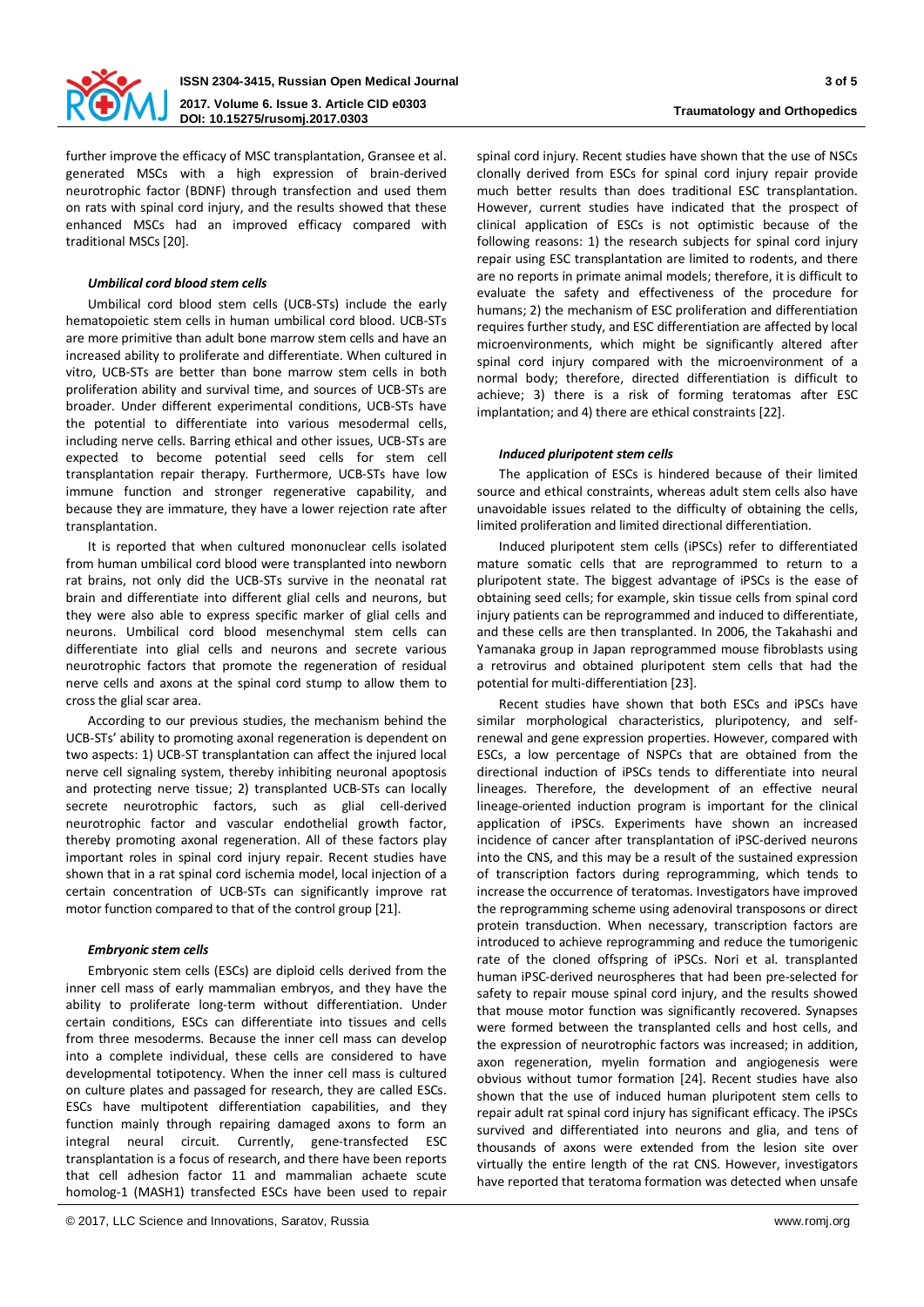

iPSCs derived from neurospheres were transplanted in animal experiments, and the experimental animals quickly lost motor function. Therefore, the safety of iPSC transplantation requires further study.

#### **Issues Faced by Clinical Applications of Transplanted Stem Cells in the Repair of Spinal Cord Injury**

Currently, the issues faced by stem cell transplantation therapy are mainly related to the cell source, ethics, morality, related legal issues, tumorigenesis, neuropathic pain and immune rejection response. Limited cell sources hinder the application of human embryonic stem cells and NSCs. Although MSCs can be used for autologous transplantation without requiring immunosuppressive drugs, they require 2-4 weeks of in vitro culture, purification and amplification and cannot be used for acute spinal cord therapy; in addition, MSC components are difficult to control because of restrictions in the cultivation factors. Studies have shown that after neural stem cell transplantation, cells might differentiate into other cell types, over-proliferate and migrate, resulting in corresponding complications; for example, cell aggregation during migration and growth can cause thrombosis in small blood vessels and capillaries, which can lead to cerebrospinal fluid circulation disorders or stroke. The risk of tumorigenesis must be considered when stem cell therapy is used to repair spinal cord injuries or any other disorders. Although this risk can be lowered after embryonic stem cells differentiate into NSCs, it cannot be completely ruled out, and the formation of brain tumors after neural stem cell transplantation has been reported. Therefore, studies on the differentiation and directional migration of transplanted stem cells will remain a popular and important research topic for future stem cell transplantation [25].

In addition, complications caused by stem cell transplantation should not be ignored, and neuropathic pain is one of the complications. Reports have shown that although the hindlimb function has a certain degree of recovery in a spinal cord injury rat model after neural stem cell transplantation, the forelimb shows a phenomenon of hyperalgesia. Histological results suggest that the transplanted NSCs mainly differentiate into star-shaped glial cells, and this leads to limb hyperalgesia after transplantation. Because some stem cell transplantations are allogeneic, the long-term use of steroids or immunosuppressive agents is unavoidable and may result in severe adverse reactions and an increased incidence rate of infections and malignancies [26]. Therefore, these complications cannot be ignored when attempting to increase the efficiency of transplantation and differentiation.

In the research for iPSCs, investigators have confirmed that some inherent DNA damage occurs in iPSCs that are derived from reprogrammed adult somatic cells, and the effects of these differences on the human body require further study. In addition, the criteria used to evaluate the success of stem cell transplantation remain controversial [27], which limits the clinical application of iPSCs.

#### **Prospects**

Spinal cord injury research has been an important focus of neuroscience research, and stem cell transplantation in experimental animal models in recent years has generated exciting results and appears to be an attractive prospect. However, to achieve the goal of clinical treatment, there are still too many issues that must be addressed. Therefore, realizing clinical stem

cell transplantation therapy for spinal cord injury may not occur for some time. By reviewing current studies, we determined that the major bottlenecks are as follows: 1) current results have been obtained in rodent animal models, which cannot fully represent human systems; therefore, such results must be confirmed in primates and human; 2) the selection of target genes and vectors in gene therapy requires better solutions for the preparation, transplantation and survival of cells, a time period of continuous expression and immunogenicity of the effective engineered cells; 3) the problem of inducing stem cells to differentiate according to the directions required for spinal cord repair and promoting axon regeneration to form functional bridges must be solved; 4) there are limited numbers, lengths and types of regenerated axons in various methods, and issues related to the accurate docking with the remote end must be solved; clinical studies have found that the growth and differentiation of stem cells in vivo cannot be controlled and regulated; in addition, there is a statistical uncertainty of the control group and evaluation criteria, and the selection of the time and method for transplantation has not been standardized in clinical applications; and 5) there is a paucity of data related to nervous system complications during animal experiments, with most of the studies only using the survival rate of the experimental subjects as the evaluation criteria.

Because of the complexity of the spinal cord, single therapeutic interventions cannot solve all of the problems related to spinal injury. Therefore, although cell transplantation can provide a bridge to support the secretion of growth factors and execute substitutions, perform multiple roles in spinal cord injury, and cover all of the aspects related to spinal cord injury repair, there is still an increasing number of investigators who have emphasized comprehensive interventions with multiple therapies, including stem cell transplantation. Thus, spinal cord injury therapies, including stem cell transplantation, require further studies. In summary, stem cell transplantation studies have provided new and innovative ideas for spinal cord injury treatment that have theoretical significance and clinical value. However, the various problems reported in cell transplantation studies require continued investigation. We believe that with further studies, significant breakthroughs will be made in spinal cord injury treatment.

#### **Acknowledgments**

This study was sponsored by the National Natural Science Foundation of China (81330042), and Tianjin science and technology plan projects (13RCGFSY19000).

#### **Conflict of interest**

There are no potential conflict of interests and financial activities related to the present paper to disclose.

#### **References**

- 1. Hagen EM. The true incidence of traumatic spinal cord injuries. Eur J Neurol 2015; 22(5): 743-744[. https://dx.doi.org/10.1111/ene.12540](https://dx.doi.org/10.1111/ene.12540).
- 2. Wu Q, Li YL, Ning GZ, Feng SQ, Chu TC, Li Y, Hao Y, et al. Epidemiology of traumatic cervical spinal cord injury in Tianjin, China. *Spinal Cord*  2012; 50(10): 740-744[. https://dx.doi.org/10.1038/sc.2012.42](https://dx.doi.org/10.1038/sc.2012.42).
- 3. Ning GZ, Yu TQ, Feng SQ, Zhou XH, Ban DX, Liu Y, Jiao XX. Epidemiology of traumatic spinal cord injury in Tianjin, China. *Spinal Cord* 2011; 49(3): 386-390. <https://dx.doi.org/10.1038/sc.2010.130>.
- 4. Feng HY, Ning GZ, Feng SQ, Yu TQ, Zhou HX. Epidemiological profile of 239 traumatic spinal cord injury cases over a period of 12 years in